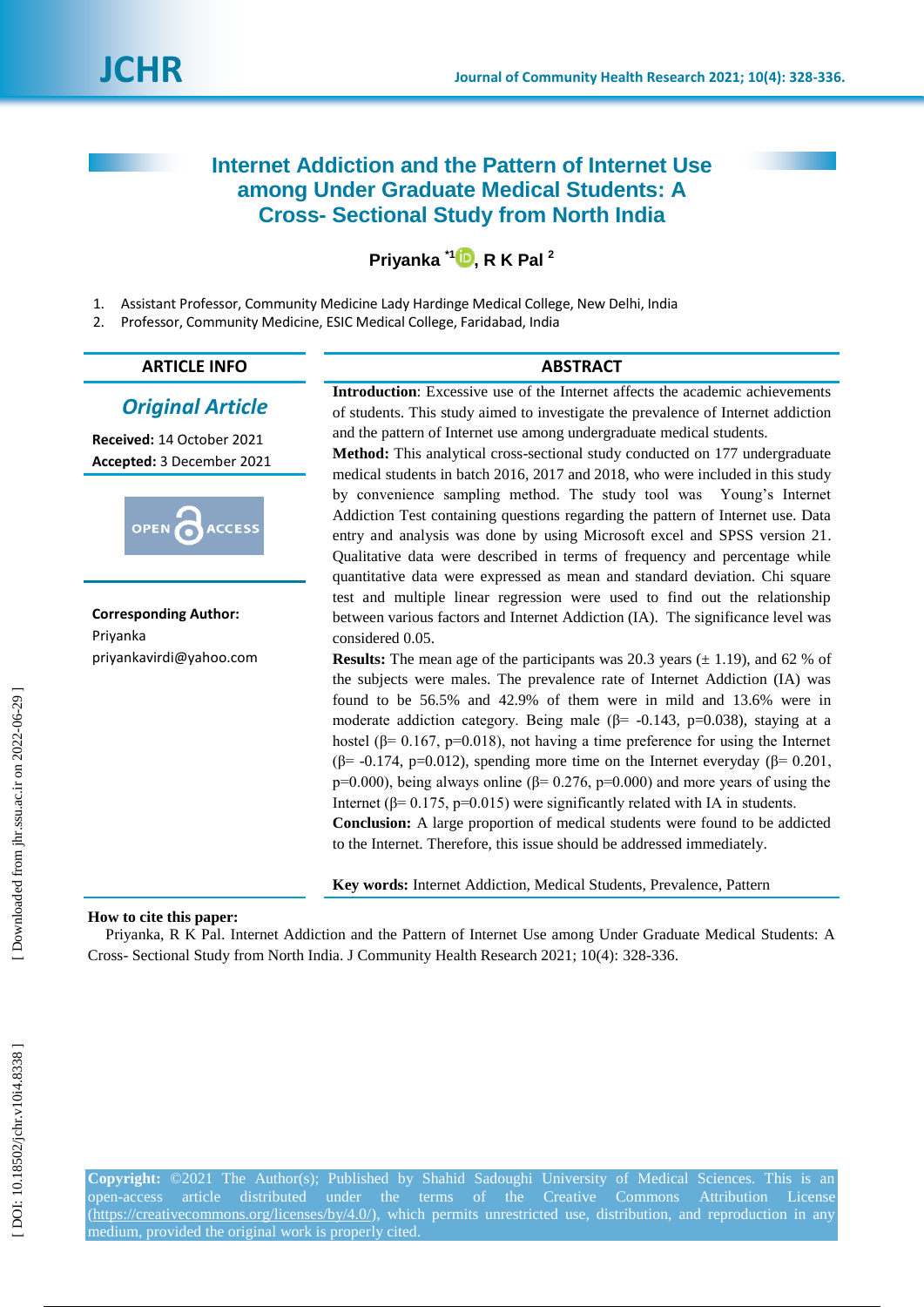#### **Introduction**

Internet access has increased dramatically in the past few years. Over the last decade, Access to the Internet has increased a thousand times over globally (1). It is a very powerful medium for easy exchange of information and social communication. It is also used to facilitate research and business transaction. In short, Internet has become a way of life for us.

Over the years, the use of Internet for work and leisure activities is increasing and it has blurred the boundaries between effective and ineffective use of the Internet. The various uses of the Internet such as establishing risk free social connections with strangers, free expression of thoughts, possibility to access prohibited content, playing unique games, and use of numerous other functions in privacy have led to an exponential rise in the use of Internet (2) .

Internet use may be beneficial when kept at a normal level, however ; excessive Internet use interfering with daily life , has brought about a range of problems, including decreased psychosocial well being, relationship breakdown , and neglect of domestic, academic and work responsibilities (3).

(IA) can be described as an individual's inability to control his or her own use of the Internet causing disturbances regarding work, social, and personal commitments (4).

IA leads to different social, psychological, and physical disorders. The worst impacts of IA are anxiety, stress, and depression. In a study done by Mohamed H Taha et al . in Saudi Arabia, 59.7% of medical students felt depressed or nervous when they were offline (5).

Research has shown that a considerable proportion of students have Internet addiction. A meta -analysis identified the pooled prevalence of IA among 3651 medical students as 30.1% (6). Another research showed up to 67% prevalence of IA among medical students (7). Hardie E et al. in their study, found 52% over -users with frequent problems caused by their Internet use , and 8% were pathologically addicted to the Internet ( 3).

Excessive use of the Internet also affects the academic achievements of the students. Students addicted to the Internet spend more time on the Internet than their studies, and hence; they have poor academic performance (8). A study on medical students in Pakistan revealed that the students addicted to the Internet had significantly lower academic performance (p=0.01) compared to the non -addicts (9). Other authors have found that 63% of medical students had poor academic performance because of excessive Internet use (5).

Several factor s have been found to be associated with IA and problematic Internet use. A study by Anand N et al . showed that gender, duration of use, time spent per day, frequency of the Internet use, and psychological distress (depressive symptoms) indicated IA (10). Researchers reported that overusers of the Internet were younger and less experienced with respect to computer use than the average or addicted users (3). In another study by Krishnamurthy S, binary logistic regression found IA to be related with being male and always online, spending less time on the Internet for homework, making new friendships online (11).

Because of excessive and late night use of the Internet, students often have sleep deprivation and disorders. It was reported that Internet users at risk of ID complained of irregular sleep patterns (13.6% reported to often experience an irregular pattern and 11.4% reported to always experience an irregular pattern). Those with both high- and potential -risk of ID suffered from sleep disorders (81.1% and 76.7%, respectively) (12).

In India, internet use is high, especially among the young population and students. Although there is a lot of research on the Internet use among students, there couldn't be found any studies on medical students from Northern region of India exploring the severity of I A. This study aimed to investigate the prevalence of I A and pattern of the Internet use among the undergraduate medical students in North India , in 2019.

## **Method**

This was a cross -sectional study conducted on u ndergraduate medical students from a state medical college located in Faridabad, India. A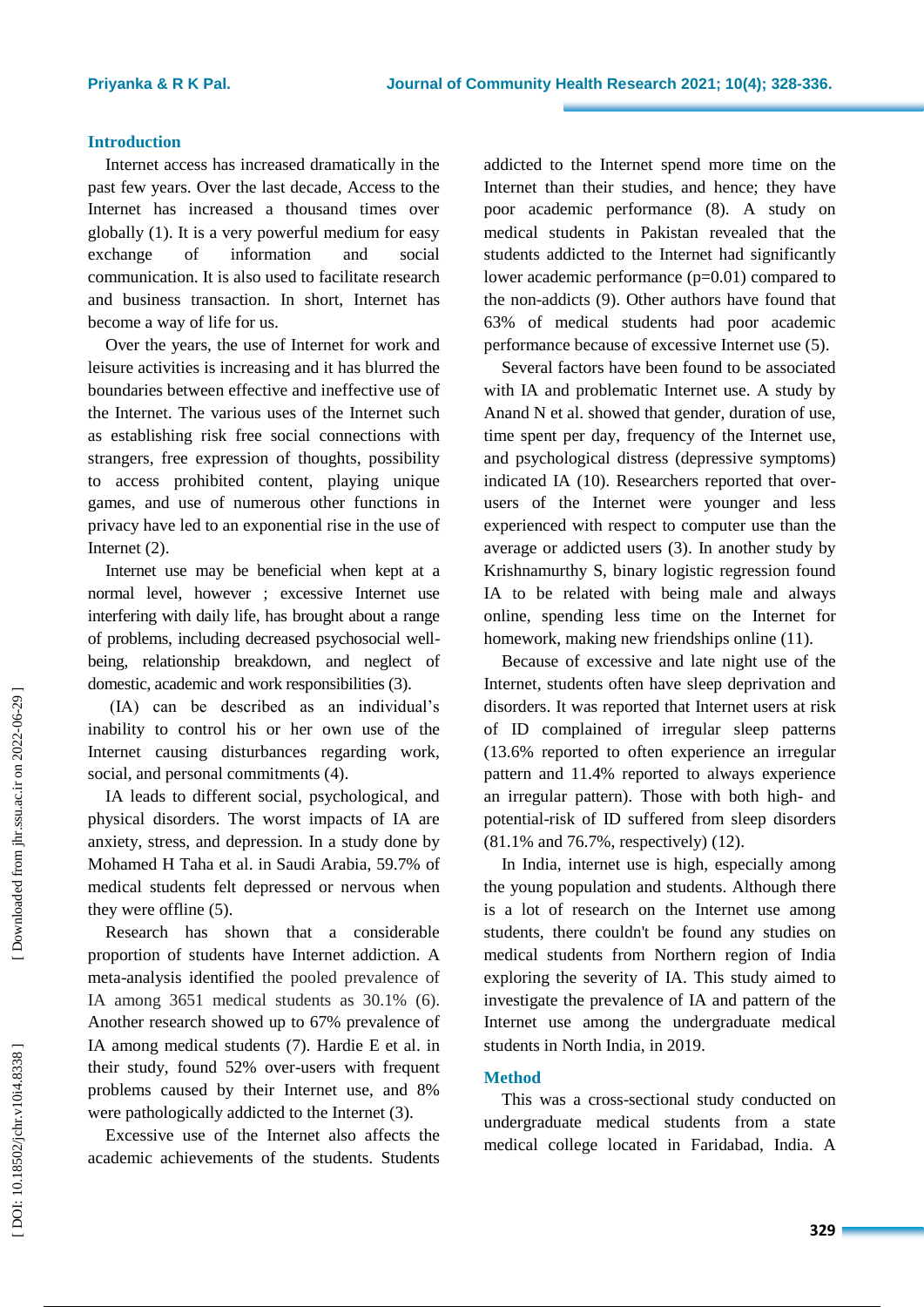census sampling method was used and all the admitted students of MBBS from 2016, 2017 and 2018, willing to participate in the study were enrolled. A total of 177 students, 110 males and 67 females consented to participate. Data collection was done during the months of August and September, in 2019. The students were given a pre designed questionnaire containing questions regarding their baseline characteristics like age, gender, place of living, the extent and pattern of Internet use. We use d Young's Internet Addiction Test (IAT), which is freely available in public domain and has been widely used in various national and international studies. All the data were kept totally anonymous.

## **Young's Internet Addiction Test (IAT)**

The Internet Addiction Test (IAT; Young, 1998) is a 20 -item scale use to measure the presence and severity of Internet dependency among adults. This was developed by Dr. Kimberly Young, a professor at St. Bonaventure University and director of the center for Internet addiction recovery to assess symptoms of IA in a variety of test settings (2).

This test is used to measure the severity of self reported compulsive Internet use for adults and adolescents. IA IA is an impulse -control disorder , and the term Internet refers to all types of online activities. It is the most widely used IA scale whichhas been translated and validated in several languages including English, Chinese, French, Italian, Turkish, and Korean. It had good validity and reliability for the Indian population (11, 14). The tool was Cronbach's alpha with coefficient of 0.86 (13).

The 20-item questionnaire measures characteristics and behaviours which are associated with compulsive use of the Internet which include s compulsion, escapism, and dependency. Questions also evaluate problems related to addictive use the Internet regarding personal, social and occupational matters . Questions are randomized and each statement was measured along a Likert -scale ranging from  $0 =$  least extreme behaviour to  $5 =$  most extreme

behavio ur for each item. Total scores that range from 0 to 30 are considered to reflect a normal level of Internet use , 31 to 49, a mild level, 50 to 79, a moderate level, and 80 to 100 indicate a severe dependence upon the Internet . (2).

## **Ethical Issues**

Data collection was done anonymously with no personal identifiers. Confidentiality of data was maintained. Permission to conduct the study and ethical code was obtained from Institutional Ethics Committee of ESIC Medical College via reference number 134/A/11/16/Academics/MC/2016/122 .

## **Data Analysis**

Descriptive statistics were used to describe the distribution of all variables. Qualitative data were described in terms of proportion , while quantitative data were expressed as mean and standard deviation . To compare, students were classified into two groups of normal and addicted. Chi square test was used to find out the relationship between various factors and Internet addiction. Multiple linear regression analysis was also carried out to find the predictors of the IA. The IAT score of each student, which is a quantitative variable, was used as a dependent variable. Gender, place of living, duration of Internet use, preferred time for Internet use, connection time preference and ownership of personal computer were the factors entered into the equation to carry out regression. Data entry and analysis was done using Microsoft excel and statistical software SPSS version 21. A p val ue of <0.05 was considered to be significant.

## **Results**

Our study comprised of 177 undergraduate medical students who gave consent to participate. The mean age of the participants was 20.3 (± 1.19). Table 1 shows the socio -demographic characteristics of students. Almost 62% (110 ) of the participants were males. A large proportion of students were staying at a hostel (84.2%). More than one third (38.4%) of the students had their own computers. As far as duration of Internet use is concerned, about 60% were using the Internet for the last 5 to 10 years, one third (33. 9%) were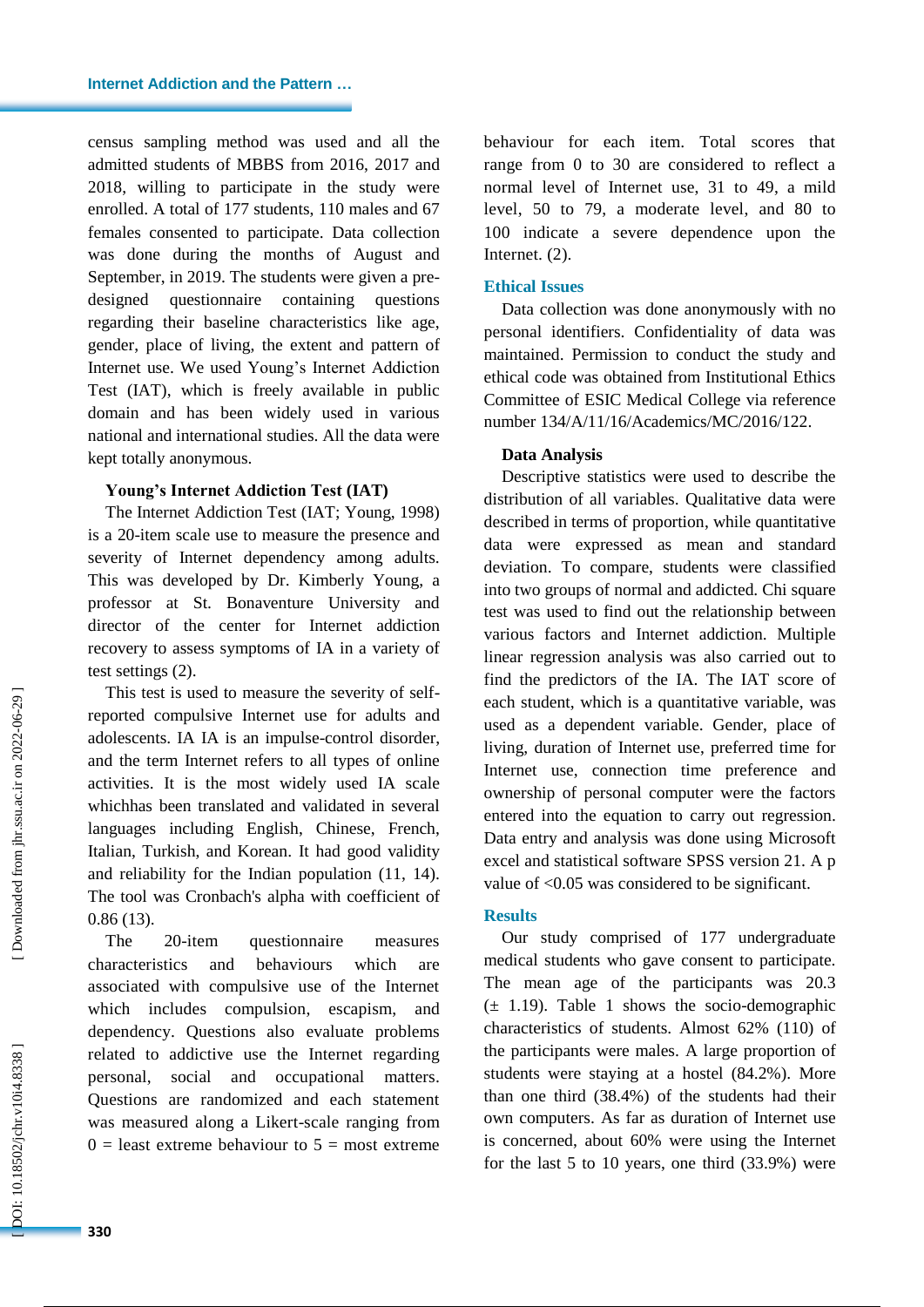using it for less than 5 years , and only a small proportion (6.8%) were using the Internet for more than 10 years. 39% of the participants used the Internet for less than 2 hours per day , while 14% used it for more than 5 hours daily. About 31% of the participants cited evening as their most preferred time for using the Internet and 27.7%

mentioned night as their desired time, while 40% of the participants had no time preference regarding the Internet use. One third of the students (33.9%) were always connected to the Internet and various sites , while two third (66.1%) sometimes used it.

| Variable                                 | N   | $\frac{0}{0}$ |
|------------------------------------------|-----|---------------|
| Gender                                   |     |               |
| Male                                     | 110 | 62.2          |
| Female                                   | 67  | 37.8          |
| Place of livimg                          |     |               |
| Home                                     | 28  | 15.8          |
| Hostel                                   | 149 | 84.7          |
| Computer ownership                       |     |               |
| Yes                                      | 68  | 38.4          |
| No                                       | 109 | 61.6          |
| Total duration of Internet use           |     |               |
| $<$ 5 years                              | 60  | 33.9          |
| 5 to 10 years                            | 105 | 59.3          |
| $>10$ years                              | 12  | 6.8           |
| Average time spent on the Internet daily |     |               |
| $\leq$ 2 hours                           | 69  | 39.0          |
| 2 to 5 hours                             | 83  | 46.9          |
| $>5$ hours                               | 25  | 14.1          |
| Most preferred time for Internet use     |     |               |
| Evening                                  | 55  | 31.1          |
| Night                                    | 49  | 27.7          |
| No specific time                         | 73  | 41.2          |
| Connection status                        |     |               |
| Always                                   | 60  | 33.9          |
| Sometimes                                | 117 | 66.1          |

| Table 1. Background Characteristics and Pattern of Internet Use by study subjects |  |
|-----------------------------------------------------------------------------------|--|
|-----------------------------------------------------------------------------------|--|

The prevalence of I A among the students was determined by applying Young's I A T. Those with scores less than 30 were labelled as not addicted to internet. More than half (56.5%) of the study subjects were found to be addicted to the Internet, out of whom 76 individuals (42.9%) ha d mild IA , and 24 (13.6%) showed moderate level of IA. None of the participants suffered from severe addiction.

63.6% of the male participants showed IA while it was 44.7% for female s. Thus, a higher proportion of males were addicted to the Internet , and this relationship was found to be statistically significant (p  $\langle 0.05 \rangle$ ). 28.5% of the students residing at their homes were found to be addicted to the Internet compared to 61.7% of the students

who were hostel dwellers , which was also statistically significant ( $p \le 0.05$ ). No significant relationship was found between the overall time spent on the Internet as well as owning a computer , and the Internet addiction among the students ( $p > 0.05$ ). 92% of the subjects spending more than 5 hours daily on the Internet were found to be addicted compared to 15.9% of those spending less than 2 hours , and this difference was found to be statistically highly significant (p=0.001). A significantly higher proportion of students who were connected to the Internet continuously (70%) exhibited Internet addiction compared to 49.5% of the students who were sometimes connected (p<0.05). A majority of students (77.6%) whose preferred time of the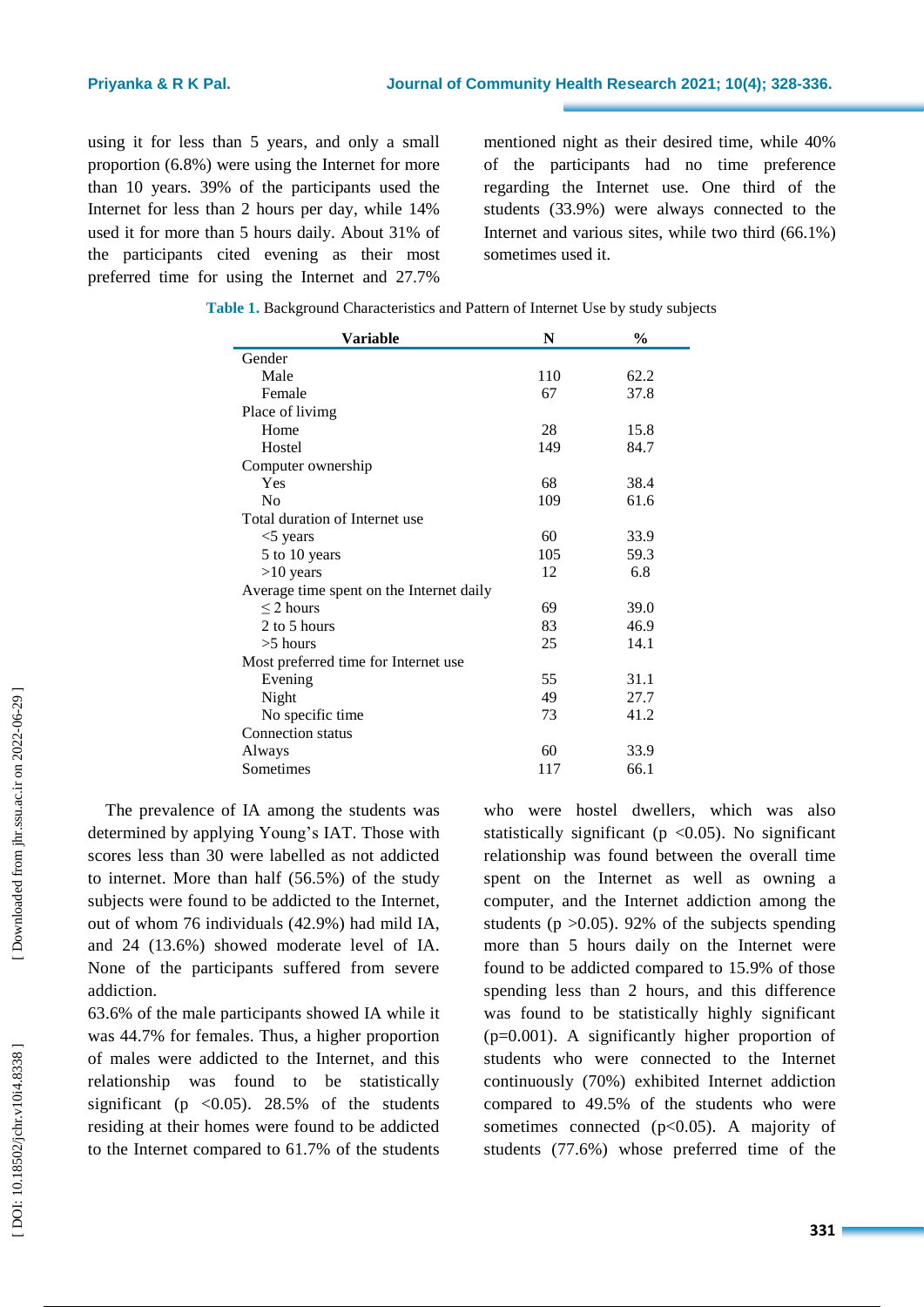Internet use was night, were found to be addicted to the Internet as compared to those who preferred evening. This difference was also found to be statistically significant ( $p<0.05$ ).

| <b>Variable</b>                          | Not addicted to the<br><b>Internet</b><br>(IAT Scores 0 to 30) | <b>Addicted to the Internet</b><br>$(IAT$ Scores >30) | P value* |
|------------------------------------------|----------------------------------------------------------------|-------------------------------------------------------|----------|
| Gender                                   |                                                                |                                                       |          |
| Male                                     | 40(36.4)                                                       | 70 (63.6)                                             | 0.014    |
| Female                                   | 37(55.2)                                                       | 30(44.8)                                              |          |
| Place of residence                       |                                                                |                                                       |          |
| Home                                     | 20(71.4)                                                       | 08(28.6)                                              | 0.001    |
| Hostel                                   | 57 (38.3)                                                      | 92(61.7)                                              |          |
| Computer ownership                       |                                                                |                                                       |          |
| Yes                                      | 26(38.2)                                                       | 42(61.8)                                              | 0.265    |
| N <sub>o</sub>                           | 51 (46.8)                                                      | 58 (53.2)                                             |          |
| Total duration of Internet use           |                                                                |                                                       |          |
| $<$ 5 years                              | 31 (51.7)                                                      | 29 (48.3)                                             | 0.072    |
| 5 to 10 years                            | 44 (41.9)                                                      | 61 (58.1)                                             |          |
| $>10$ years                              | 02(16.7)                                                       | 10(83.3)                                              |          |
| Average time spent on the Internet daily |                                                                |                                                       |          |
| $\leq$ 2 hours                           | 11(15.9)                                                       | 58 (84.1)                                             | < 0.001  |
| 2 to 5 hours                             | 66 (79.5)                                                      | 17(20.5)                                              |          |
| $>5$ hours                               | 23 (92.0)                                                      | 02(8.0)                                               |          |
| Most preferred time for the Internet use |                                                                |                                                       |          |
| Evening                                  | 44(80.0)                                                       | 11(20.0)                                              | < 0.001  |
| Night                                    | 11(22.4)                                                       | 38 (77.6)                                             |          |
| No preferred time                        | 22(30.1)                                                       | 51 (69.9)                                             |          |
| Connection status                        |                                                                |                                                       |          |
| Always                                   | 18 (30.0%)                                                     | 42 (70.0)                                             | 0.009    |
| Sometimes                                | 59 (50.4)                                                      | 58 (49.6)                                             |          |

**Table 2 .** Distribution of Study Subjects according to Various Factors Affecting IA

\*Chi square test applied. P value <0.05 regarded as significant

It was decided to further analyze the various predictors of IA by using multiple linear regression. The total score of Young's IAT for each participant was regarded as a dependent variable, without categorizing it into addicted and non -addicted group. It was found that being male, staying at hostel, more years of using the

Internet, spending more than 5 hours on the Internet daily, not having a time preference for the Internet use, and being always online were significantly related with IA among the subjects under the study. However age and owning a computer did not have any significant effect on it (Table 3) .

**Table 3 .** Predictors of IA in Medical Students by Using Multiple Linear Regression Analysis

|                                                  | <b>Unstandardized</b><br><b>Coefficient B</b> | <b>Standard</b><br>error | <b>Standardised</b><br>coefficient <b>B</b> | t        | pvalue  |
|--------------------------------------------------|-----------------------------------------------|--------------------------|---------------------------------------------|----------|---------|
| Always                                           | 33.383                                        | 17.724                   |                                             | 1.884    | 0.061   |
| Age                                              | $-0.598$                                      | 0.757                    | $-0.054$                                    | $-0.791$ | 0.430   |
| Gender                                           | $-3.934$                                      | 1.878                    | $-0.143$                                    | $-2.095$ | 0.038   |
| Residence                                        | 6.081                                         | 2.553                    | 0.167                                       | 2.382    | 0.018   |
| Computer ownership                               | $-2.244$                                      | 1.893                    | $-0.082$                                    | $-1.185$ | 0.238   |
| Total duration of the Internet use               | 0.798                                         | 0.324                    | 0.175                                       | 2.467    | 0.015   |
| Average time spent on the Internet daily         | 3.978                                         | 1.071                    | 0.201                                       | 3.169    | 0.001   |
| Most preferred time                              | -4.899                                        | 1.932                    | $-0.174$                                    | $-2.535$ | 0.012   |
| <b>Connection Status</b>                         | 4.358                                         | 1.120                    | 0.276                                       | 3.892    | < 0.001 |
| <b>R. R. Square, Adjusted R. Square</b><br>Model | Std. Frror of the Fetimate                    |                          |                                             |          |         |

Model R R Square Adjusted R Square Std. Error of the Estimate 1 .507<sup>a</sup> .257 .226 .226 .11.749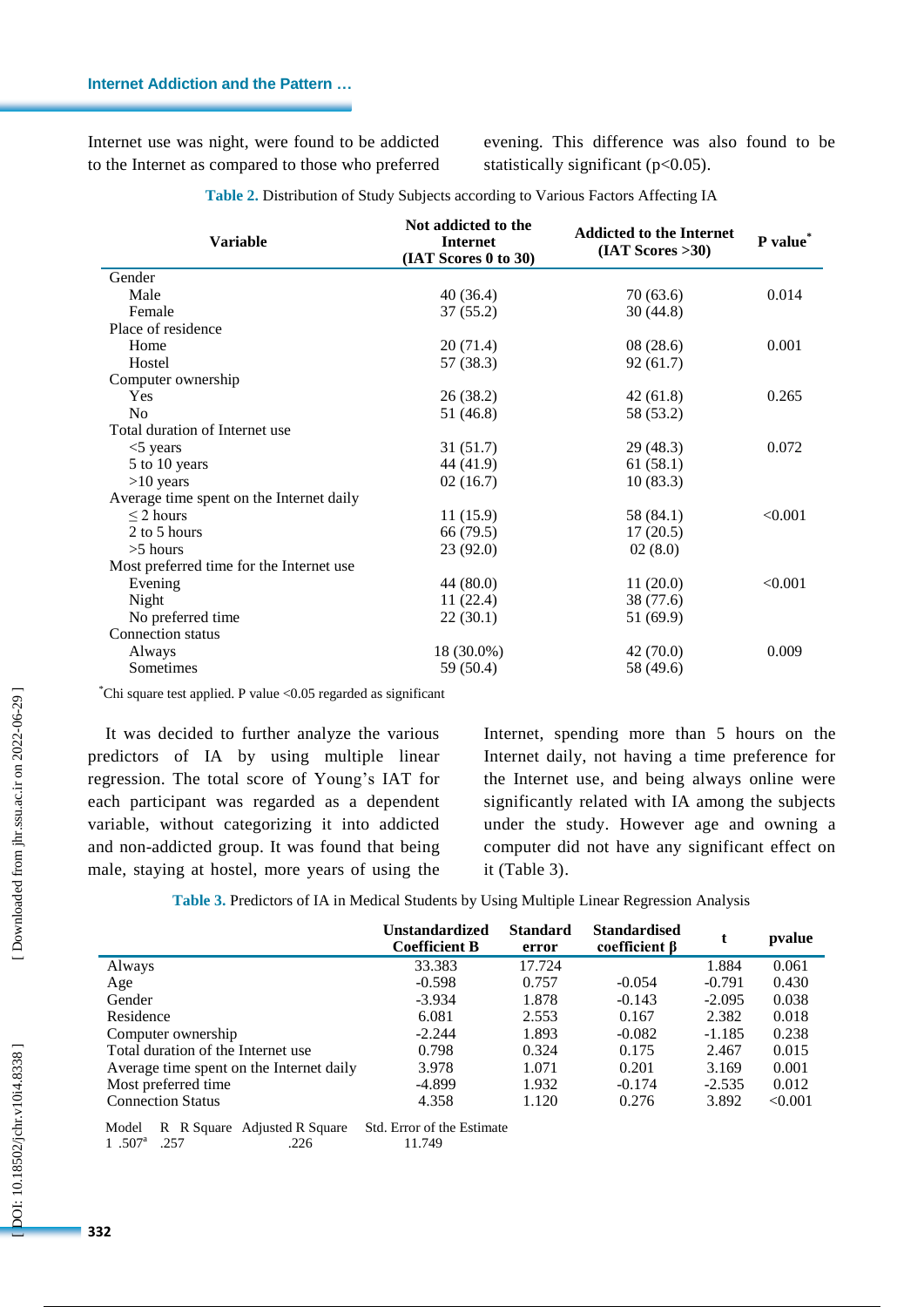More than half of the students (53.1%) felt that the Internet is adversely affecting their study time , and a still larger proportion (64.4%) felt the same for their sleep time . Moreover,. 17% said they felt more comfortable interacting with their friends

online rather than face to face. 36.7% admitted they had formed new relationships online , and 57% neglected their household chores to spend more time online. (Table 4)

| <b>Variable</b>                                                   | N   | $\%$ |
|-------------------------------------------------------------------|-----|------|
| Strongly feel that Internet is affecting your study time          |     |      |
| <b>Yes</b>                                                        | 94  | 53.1 |
| N <sub>0</sub>                                                    | 83  | 46.9 |
| Strongly feel that Internet is affecting your sleep time          |     |      |
| Yes                                                               | 114 | 64.4 |
| N <sub>0</sub>                                                    | 63  | 35.6 |
| Feel more comfortable interacting with your friends online rather |     |      |
| than face to face                                                 |     |      |
| <b>Yes</b>                                                        | 48  | 17.1 |
| N <sub>0</sub>                                                    | 129 | 72.9 |
| Form new relationships with your fellow Internet users            |     |      |
| <b>Yes</b>                                                        | 65  | 36.7 |
| N <sub>0</sub>                                                    | 112 | 63.3 |
| Neglect household chores to spend more time online                |     |      |
| <b>Yes</b>                                                        | 101 | 57.1 |
| No                                                                | 76  | 42.9 |

#### **Discussion**

The results showed that the mean age of the participants was at least 20 years, and the prevalence rate of the IA was found to be 56.5% in the subjects under the study, according to Young's Internet addiction test. 76 students (42.9%) were found to have a mild IA and 24 (13.6%) , showed a moderate level of IA. None of the participants suffered from severe addiction. More than half of the students were found to be addicted to the Internet which is a cause for concern. Other researchers have reported the prevalence rate of the IA to range from 8% to 55% (3, 9-23).

The prevalence rate is significantly higher in males compared to females, which is consistent with the findings of several other studies (10-11 ,14 -15,17 -19,21 -25 ) . The reason for this difference may be because of the fact that males have less societal restrictions in a majority of cultural contexts , and they are apparently more efficient in using Internet (10). However, in one study from Australia, authors reported higher prevalence of Internet addiction in females (19). Another research from a European country showed equal prevalence rate of IA in both genders (28). A

significantly higher proportion of students who stayed at hostel s were found to be addicted to the Internet compared to those staying at home. This may be because of more privacy and less parental supervision regarding the hostellers, leading to excessive amount of Internet use which increases their vulnerability to addiction. These findings were consistent with those from other researchers (10 -12,23).

Some of the authors reported that the participants having a computer were more prone to IA as they have easy access to the Internet (16-26). But no such relationship was found in our study. The reason may be the widespread accessibility of the Internet via mobile phones which have become quite common these days. Among the students with IA , almost three fourth preferred to us the Internet at night and a large proportion sometimes used it during the day. Another research on engineering students also found similar results (10). The students who spent more time daily on the Internet were more prone to get addicted , and the same has been reported by other authors (7). It was also discovered that IA was significantly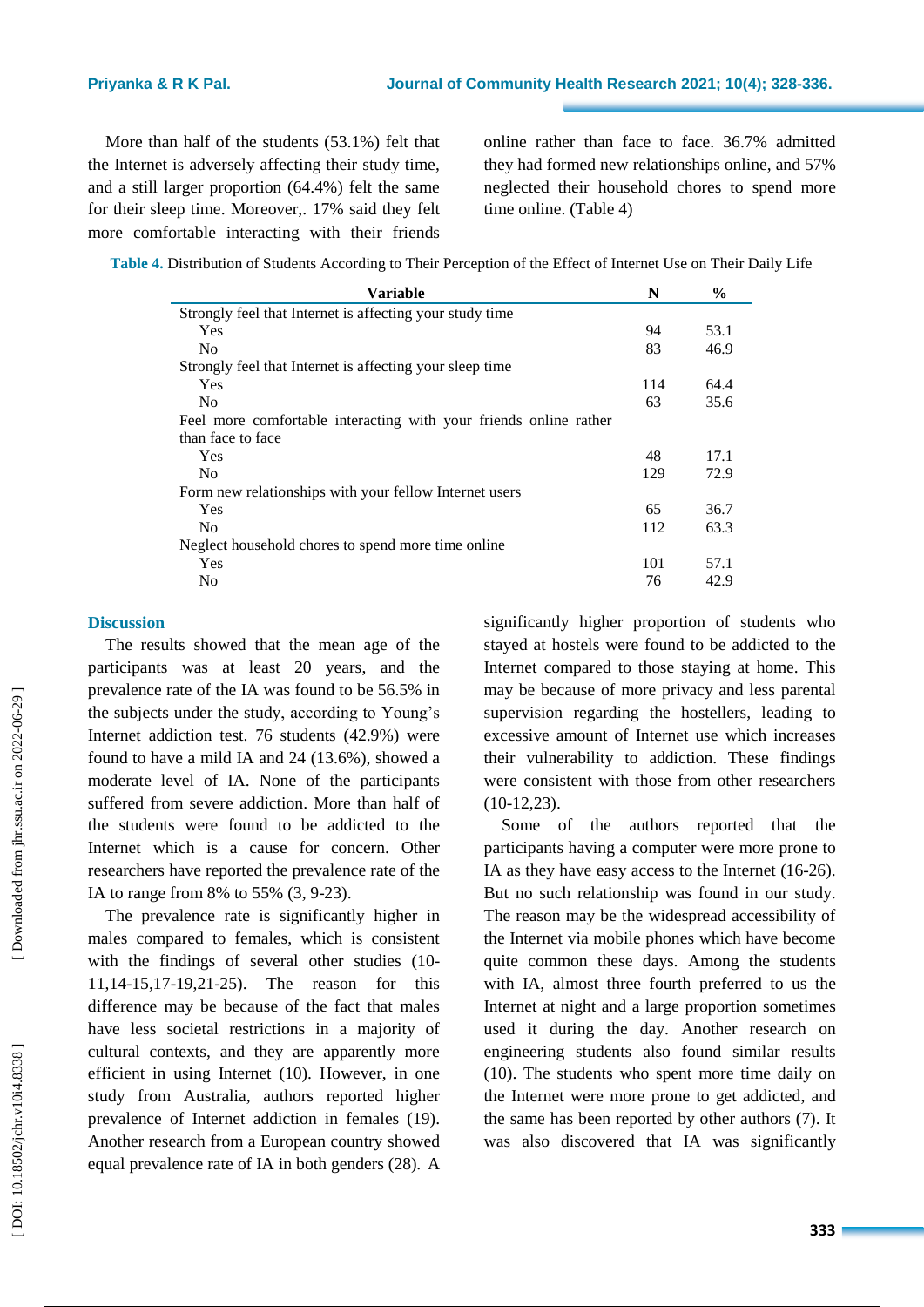related to continuous connection which was consistent with other studies as well (11, 16).

On further analyzing the various predictors of IA by using multiple linear regression model, it was revealed that male s staying at hostel s have no specific time preference for using the Internet, and spend more than 5 hours on the Internet every day, and being continuously online was still significantly related with IA among the subjects. In addition, the overa ll time spent on the Internet had a role in IA and those using it for more number of years were found to be more prone to addiction. These results are consistent with those reported by Krishnamurthy S from Bangalore (11). However age and having a computer did not have any significant effect on it.

The students' perception of the effect of the Internet use on their daily lives has been explored. More than half (53.1%) , strongly felt that Internet is affecting their study time, which is quite a significant proportion .A large proportion (64.4%) strongly felt that Internet use was impacting their sleep pattern. Thus, it can be said that students themselves realize d that both their studies and sleep were adversely affected by the Internet use. Several other national and international researchers have reported similar results (12, 20, 22, 25).

17% of the respondents admitted that they felt more comfortable interacting with friends online than face to face, which was a very disturbing finding. Lack of real world interaction and living in a virtual world can lead to behavioural problems later on in life. Sharma A et al . discovered that students felt communicating through the Internet was much better than going out with friends  $(25)$ . More than three fourth of the respondents also admitted they easily formed new relationships with fellow Internet users. Kim Y et al. in their study on Korean adolescents , found that they felt more comfortable with virtua l interpersonal relationships (12). Authors from the United States have also reported that college students spent too much time on the virtual world and failed to engage in face to face interaction (22). It was also found that more than half (57%) of the participants neglected

household chores to spend more time online. All these showed that their priority was being online , even at the cost of other important aspects of their life.

The main strength of this study is the use of multivariate analysis for determining association between various factors affecting internet addiction among medical students. This study had few limitations. First, because it was a cross -sectional study, the causal relationship between the various factors studied and the IA cannot be determined. Second, only a few of demographic variables associated with the level of Internet addiction were studied. Further research should be conducted on a larger population by including more explorative variables like perceived reasons for spending excessive amount of time on the Internet, academic performance of the students who are addicted, those who are not addicted to the Internet and socio -economic and psychological status of the students using the Internet.

## **Conclusion**

The prevalence rate of the Internet addiction was found to be 56.5% among the subjects under the study, according to Young's Internet addiction test (IAT), which is a quite large proportion. Further research and activities are recommended to improve the existing situation, before it starts to get out of control and adversely affect th e studies and life style of students. Assigning faculty members as mentors of the selected students was already done at many medical institutions including the one s where this study was conducted , to provide personal support and guidance to students. These mentors should also motivate the students to have more face to face interactions among themselves rather than online, and emphasize the importance of studies, enough sleep and other life responsibilities over spending time in the virtual world of the Internet . Special focus should be given to those staying in hostel s as the addiction is worse in these students.

#### **Acknowledgements**

We are grateful to all the medical students who participated in this research. Permission to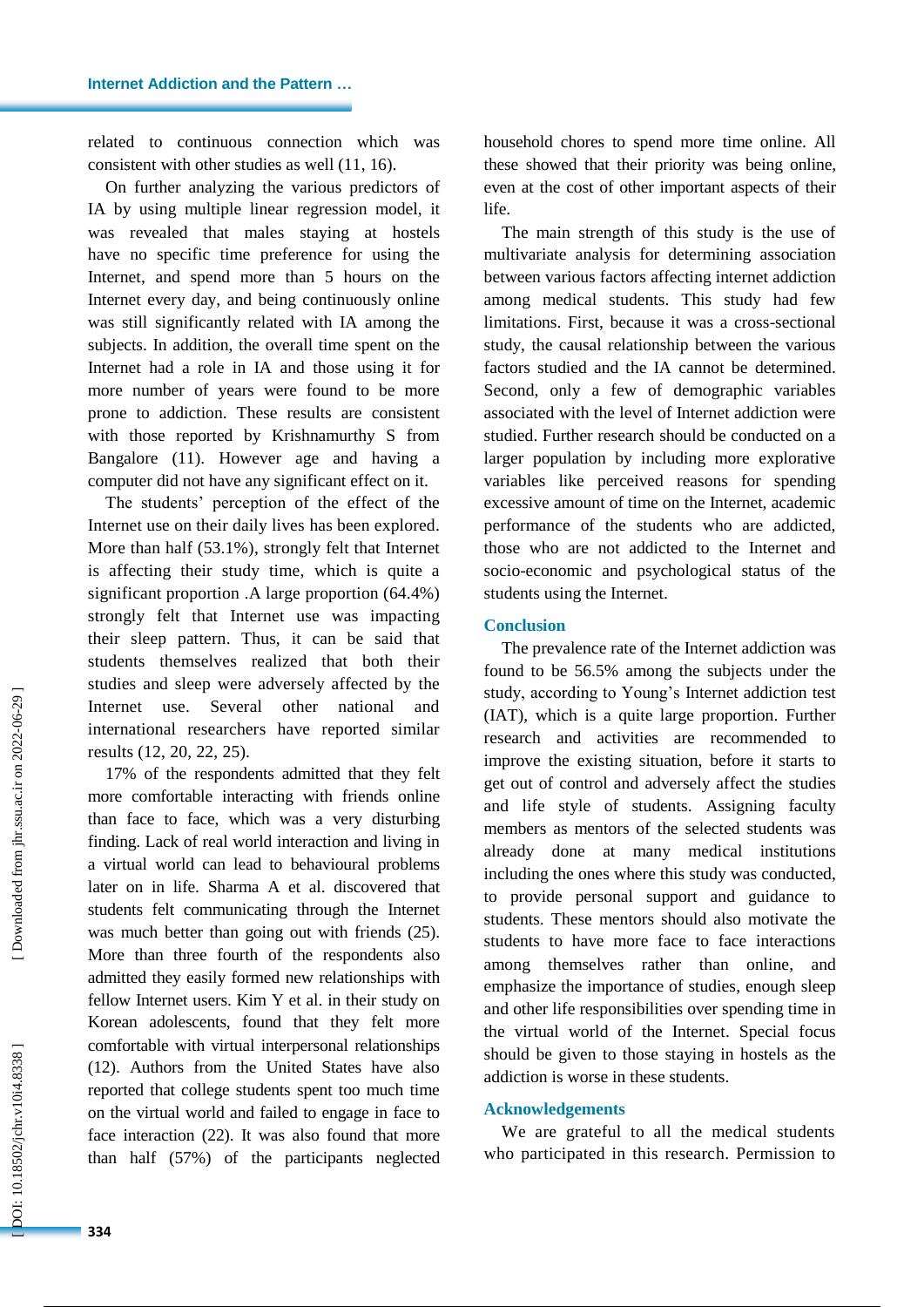conduct the study and ethical code was obtained from Institutional Ethics Committee of ESIC Medical College via reference number 134/A/11/16/ Academics/MC/2016/122.

## **Conflict of interest**

We declare that we do not have any conflict of interest.

## **Authors' contribution**

Both the authors contributed to conceptualizing and designing the study as well as data collection. P was responsible for data analysis and initial preparation of manuscript. RKP, further evaluated and modified the article.

## **References**

- 1.Internet World Stats. World Internet usage and Population Statistics. Available from: http://www.internetworldstats . com/stats.htm [Accessed 26 October 2020].
- 2 .Young KS. Internet addiction: symptoms, evaluation and treatment. Innovations in clinical practice: A source book. 1999;17(17):351 -2.
- 3 . Taha MH, Shehzad K, Alamro AS , et al. Internet Use and Addiction Among Medical Students in Qassim University, Saudi Arabia. 2019; 19(2):142 -147.
- 4 .Zhang MWB, Lim RBC, Lee C, Ho RCM. Prevalence of Internet Addiction in Medical Students: a Meta -analysis. Acad Psychiatry. 2018;42(1):88 -93.
- 5 .Khosa, Z., Bazai, M. Y., Khosa, A. Z., et al. Medical Students and Internet Addiction: A Study at Bolan University of Medical and Health Sciences Quetta, Pakistan. Journal of Advances in Medical and Pharmaceutical Sciences. 2020; *22*(3), 31 -40.
- 6 .Frangos CC, Fragkos KC, Kiohos A. Internet addiction among Greek university students: Demographic associations with the phenomenon, using the Greek version of Young's Internet Addiction Test. International J Economic Sci and Applied Res 2010;3:49 -74.
- 7 .Haroon MZ, Zeb Z, Javed Z, Awan Z, Aftab Z, Talat W. Internet addiction in medical students. J Ayub Med Coll Abbottabad. 2018;30(4 Suppl 1):S659 -63.
- 8 .Anand N, Jain PA, Prabhu S, *et al*. Internet use patterns, internet addiction, and psychological distress among engineering university students: Indian journal of psychological medicine. 2018;40(5):458-67.
- 9 .Krishnamurthy S, Chetlapalli SK. Internet addiction: Prevalence and risk factors: A cross -sectional study among college students in Bengaluru, the Silicon Valley of India. Indian journal of public health. 2015;59(2):115 .
- 10 . Ahmer Z, Tanzil S. Internet addiction among social networking sites users: Emerging mental health concern among medical undergraduates of Karachi. Pakistan Journal of medical sciences. 2018;34(6):1473.
- 11 . Keser H, Esgi N, Unver TK, et al. Validity and reliability study of the Internet Addiction Test. Mevlana International Journal of Education 2013; 3(4):202 -222.
- 12 . Goel D, Subramanyam A, Kamath R. A study on the prevalence of internet addiction and its association with psychopathology in Indian adolescents. Indian Journal of Psychiatry. 2013;55(2):140 .
- 13 . Kayastha B, Gurung A, Chawal R. A Descriptive Study to Assess the Level of Internet Addiction among Adolescents: A Case Study of High Schools in Mangalore. J Child Adolesc Behav 2008;6(3): 378.
- 14 . Gedam SR, Ghosh S, Modi L, et al. Study of internet addiction: Prevalence, pattern, and psychopathology among health professional undergraduates Indian Journal of Social Psychiatry. 2017;33(4):305.
- 15 . Ahmadi J, Amiri A, Ghanizadeh A, et al. Prevalence of Addiction to the Internet, Computer Games, DVD, and Video and its relationship to Anxiety and Depression in a Sample of Iranian High School Students. Iranian journal of psychiatry and behavioral sciences. 2014;8(2):75.
- 16 . Ezoel S, Toda M. Relationships of loneliness and mobile phone dependence with Internet addiction in Japanese medical students. Open Journal of Preventive Medicine 2013;3:407 -412.
- 17 . Bener A, Bhugra D. Lifestyle and depressive risk factors associated with problematic internet use in adolescents in an Arabian Gulf culture . Journal of addiction medicine. 2013;7(4):236 -42 .
- 18 . Kim Y, Park JY, Kim SB, et al. The effects of Internet addiction on the lifestyle and dietary behavior of Korean adolescents. Nutrition research and practice. 2010;4(1):51 -7.